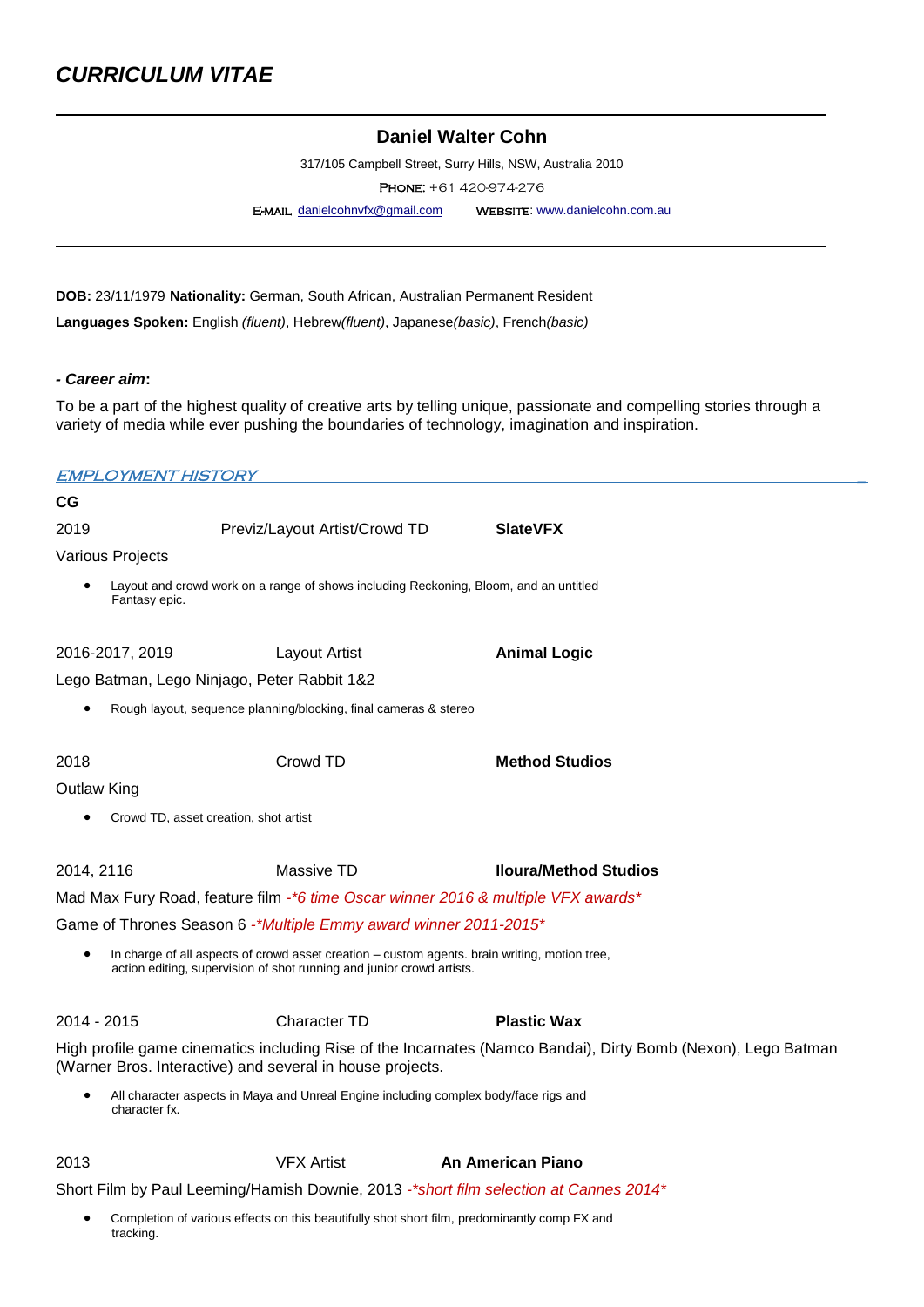| 2011 - 2013                               | Lead Previz/Layout Artist                                                                                                                        |                                    | <b>Polygon Pictures</b>                                                                          |
|-------------------------------------------|--------------------------------------------------------------------------------------------------------------------------------------------------|------------------------------------|--------------------------------------------------------------------------------------------------|
|                                           |                                                                                                                                                  |                                    | Transformers: Prime -*winner of 2012 daytime Emmy award, special class animation*                |
|                                           | Supervision of animators for layout work, previzing of new assets and sequences,<br>development of previz pipeline                               |                                    |                                                                                                  |
| 2011                                      | <b>Previz Artist</b>                                                                                                                             |                                    | <b>FuelVFX</b>                                                                                   |
| Thor Feature Film                         |                                                                                                                                                  |                                    |                                                                                                  |
| 2009-2014                                 |                                                                                                                                                  |                                    |                                                                                                  |
|                                           |                                                                                                                                                  |                                    | Ongoing Freelancer on a variety of shows and TVCs with the following studios:                    |
|                                           | Fin Design<br>Heckler                                                                                                                            |                                    | Rigger/Previz Artist/Animator<br>Rigger/Previz Artist/Animator                                   |
|                                           | <b>Rotor Studios</b><br><b>Resolution Design</b>                                                                                                 | Rigger/Previz Artist<br>Generalist |                                                                                                  |
|                                           | Postmodern                                                                                                                                       | Massive TD/Generalist              |                                                                                                  |
|                                           | Ambience Entertainment Rigger                                                                                                                    |                                    |                                                                                                  |
| 2008                                      | <b>Rigger and Technical Modeller</b>                                                                                                             |                                    | <b>Flying Bark Productions</b>                                                                   |
|                                           |                                                                                                                                                  |                                    | The Legend of Enyo, TV -*2010 winner of the AEAF award for Best Animation and FX in a TV series* |
|                                           | Together with the lead rigger devised the rigging system for the show, a collaboration<br>between ourselves and two other studios from overseas. |                                    |                                                                                                  |
| $2007 - 2008$                             | <b>Technical Assistant</b>                                                                                                                       |                                    | PhotonVFX                                                                                        |
| Animalia, TV                              |                                                                                                                                                  |                                    |                                                                                                  |
|                                           |                                                                                                                                                  |                                    |                                                                                                  |
| <b>Live Action</b>                        |                                                                                                                                                  |                                    |                                                                                                  |
| 2010                                      | Previz Artist/ Camera Assistant                                                                                                                  |                                    | <b>Spider Woman</b>                                                                              |
|                                           | live action short film, James Balian                                                                                                             |                                    |                                                                                                  |
| 2009                                      | <b>General Crew</b>                                                                                                                              |                                    | <b>Metro Screen/University of Western Sydney</b>                                                 |
|                                           | Dare I Ask?, Live action TV show                                                                                                                 |                                    |                                                                                                  |
|                                           |                                                                                                                                                  |                                    |                                                                                                  |
|                                           | Roles included Director's Assistant, Continuity, and Production Assistant.                                                                       |                                    |                                                                                                  |
| 2005                                      | <b>Volunteer Production Assistant</b>                                                                                                            |                                    | <b>Australian Film Television &amp; Radio School</b>                                             |
| Two Nights, Short film                    |                                                                                                                                                  |                                    |                                                                                                  |
|                                           |                                                                                                                                                  |                                    |                                                                                                  |
|                                           |                                                                                                                                                  |                                    |                                                                                                  |
| <i><b>- DIRECTED FILMS</b></i><br>Holyman | AFTRS Live Action short film, 10:35, 2013                                                                                                        |                                    |                                                                                                  |
|                                           |                                                                                                                                                  |                                    | AFTRS Graduate Certificate in Directing thesis sci-fi film. Roles: Writer, Director, Production  |
|                                           | Designer, VFX Supervisor, CG Artist, Compositor, Actor (The Warden).                                                                             |                                    |                                                                                                  |
| <b>Elegance</b>                           | Live Action short film, 06:29, 2012                                                                                                              |                                    |                                                                                                  |
|                                           |                                                                                                                                                  |                                    |                                                                                                  |
|                                           | Director, Writer, Producer, Fight Choreographer, Editor.                                                                                         |                                    |                                                                                                  |
| #6,707,304,491 -                          |                                                                                                                                                  |                                    | VFX short film, 12:29, 2012 - * Official Selection Intendance 2013 *                             |
|                                           | Director, VFX Supervisor, CG Artist, Editor, Compositor.                                                                                         |                                    | Live action on green screen, I first directed this as a play at Short & Sweet 2010. Roles:       |
| <b>Artist Presents: -</b>                 |                                                                                                                                                  |                                    | UTS Masters thesis animated short film, 19:32, 2006-2007                                         |
| Musician.                                 |                                                                                                                                                  |                                    | Writer, Director, Producer, Art Director, Editor, all aspects of CG, Voice Director, Composer,   |
|                                           |                                                                                                                                                  |                                    |                                                                                                  |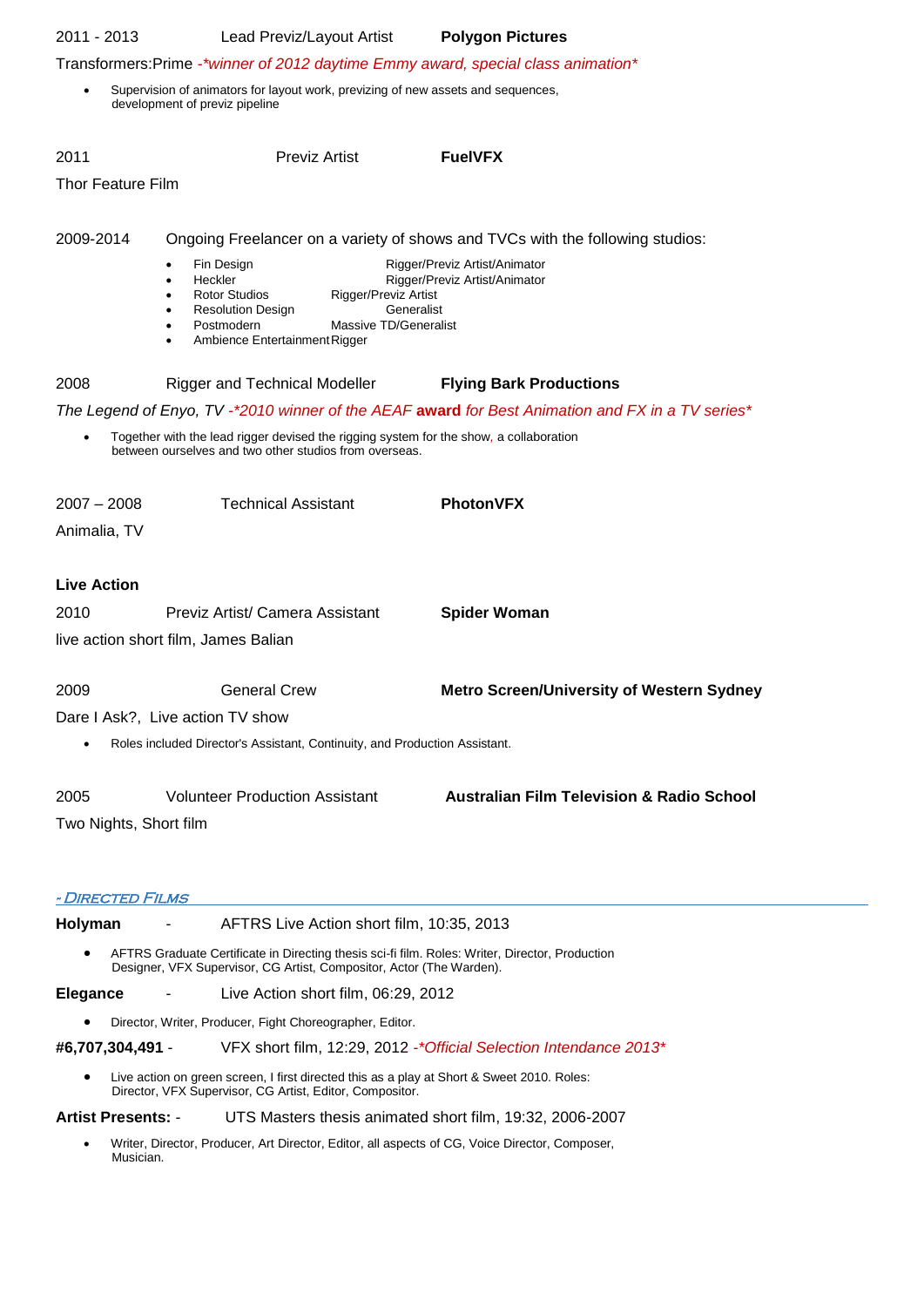**Game Night -** Top 80 play at Short & Sweet 2016 -*\*Week 6 winner and Grand Gala Finalist 2016* Director

## **Spidey Glass -** Wild Card play at Short & Sweet 2015

- Director
- **Memories of a Forgotten Thursday -** Top 100 play at Short & Sweet 2011
	- Director
- **Playing With Knives -** Wild Card play at Short & Sweet 2011
	- Director

**#6,707,304,491** - Wildcards Short&Sweet 2010, -*\*Week 6 runner up\**

Director, sound designer

## - PRIMARY CG SKILLS

- Previz and Layout (story analysis, lensing, live action shoot planning)
- Massive Crowd TD (brain writing, motion planning/editing, agent creation, simulation)
- Character TD/Rigging
- Organic and hard surface modelling/Character Animation (humans and animals, realistic and stylised)

## - Additional CG skills

On Set VFX supervision and Assistance \*Texturing, Lighting, Scripting\*Matchmoving\*Compositing\*Editing\*Familiarity with motion control cameras

### - Other Skills

Directing<sup>\*</sup>Game Design<sup>\*</sup>Drawing/Concept art<sup>\*</sup>General live shoot assistance<sup>\*</sup>Acting<sup>\*</sup>Stunt Work.

#### - SOFTWARE

- Maya *power user*
- Massive Prime *- expert*
- Photoshop advanced
- After Effects advanced
- After Premiere advanced
- Houdini Intermediate
- Tracking packages (Boujou/Synth Eyes/PFTrack/Matchmover) advanced
- Unity intermediate
- Fluent in Windows/Linux, office/asset management applications (Microsoft Office/Shotgun etc)

## - Stunt Skills

- Fight choreography (street fighting, martial arts, weapons)
- Tumbling, window penetrations, stair falls and High Falls (30 ft)
- Abseiling (standard and advanced, inverted and reverse "Aussie style")
- Wire work, high rope work and ratcheting
- Weapons training (knives, swords, guns)
- Stunt driving, motorcycling, water stunts, car hits and human torch